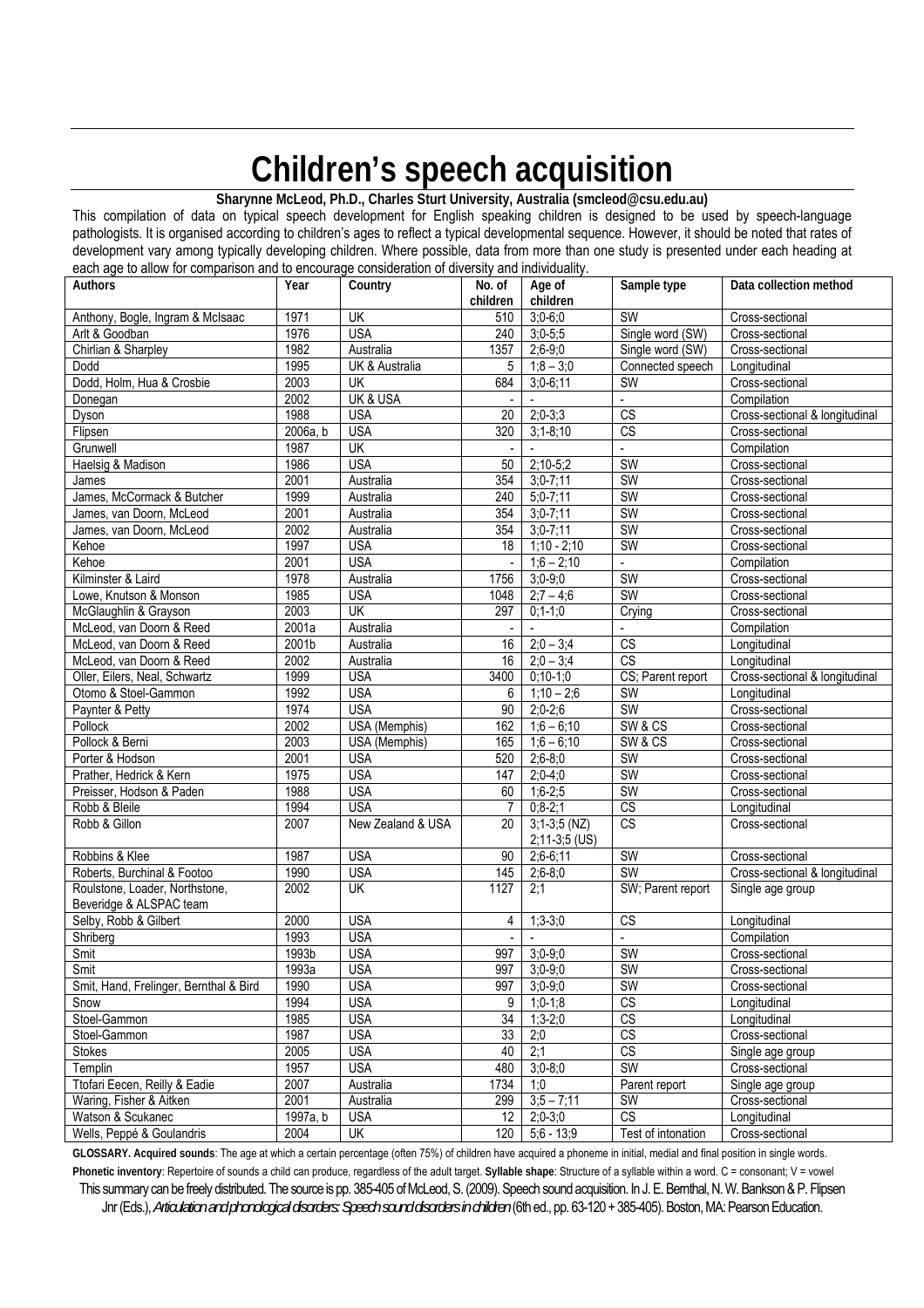# **0;0 – 1;0 year**

*"The interaction between infants and their caregivers lays so many foundations for later learning" (McLaughlin, 1998, p. 192)*

# ORAL MECHANISM

### Infant cf. adults

Oral space is smaller. Lower jaw smaller and retracted. Sucking pads are present, teeth emerge. Tongue large compared to size of oral cavity and therefore has more restricted movement. (Moves with jaw) Nose breather. Epiglottis and soft palate are in approximation as a protective mechanism. Newborns breathe/swallow at same time. Larynx is higher in newborn Eustachian tube lies in horizontal position. (More vertical in adults)

# PERCEPTION

"By at least 2 days of age, the neonate has an ability to discriminate language specific acoustic distinctions…The 12 month old human has developed the capacity to categorise only those phonemes which are in its native language" (Ruben, 1997, p. 203) CRYING

Mean amount of crying /24 hours 1-3 months = 90 mins, mostly in the evening 4-6 months = 64.7 mins, mostly afternoon 7-9 months = 60.5 mins, afternoon/evening 10-12 months = 86.4 mins, mostly evening Other studies show decrease at 10+ months (McGlaughlin & Grayson, 2003)

# VOCALISATION

0-6 weeks = reflexive vocalisations: cry, fuss 6-16 weeks = coo and laughter: vowel-like 16-30 weeks = syllable-like vocalisations (Stark, Bernstein, & Demorest, 1983) 0-0;2 = phonation, quasivowels & glottals

0;2-0;3 = primitive articulation stage: gooing 0;4-0;5= expansion stage: full vowels, raspberries, marginal babbling

 (Oller, Eilers, Neal & Schwartz, 1999) BABBLING

"Late onset of canonical babbling may be a predictor of disorders… [ie.] smaller production vocabularies at 18, 24 & 36 months"

 (Oller, Eilers, Neal & Schwartz, 1999, p. 223) 31-50 weeks = reduplicated babbling: series of consonant and vowel-like elements (Mitchell, 1997; Stark, 1979) 0;6+ = canonical stage: well-formed canonical syllables, reduplicated sequences (e.g., [babababa]) (Oller et al., 1999) "The sounds babbled most frequently are produced more accurately by Englishlearning 2-year-olds, and appear more often in the languages of the world, than other sounds." (Locke, 2002, p. 249).

# PHONETIC INVENTORY

#### **Consonants**

Nasal, plosive, fricative, approximant, labial, lingual (Grunwell, 1981) 1;0 = Mean 4.4 consonants; median 4; range 0-16 (Ttofari-Eecen et al., 2007)  $1;0 = /m$ , d, b, n/ most frequently reported consonants in inventory (Ttofari-Eecen et al., 2007)  $0;8 = 5$  consonants in initial position (typically

 $/ d$ , t, k, m, h $/$ ; 3 consonants in final position (typically / t, m, h/)

 $0;9 = 5$  consonants in initial position (typically  $/ d$ , m, n, h, w  $/$ ); 2 consonants in final position (typically / m, h/)

- $0;10 = 6$  consonants in initial position (typically / b, d, t, m, n, h /); 4 consonants in final position (typically t, m, h, s $\land$
- $0:11 = 4$  consonants in initial position (typically / d, m, n, h /); 2 consonants in final position (typically /m, h/)
- 1;0 = 5 consonants in initial position (typically / b, d, g, m, h/); 2 consonants in final position (typically /m, h/)(Robb & Bleile, 1994)

# Vowels

"Low, non-rounded vowels are favoured in the first year. Front-back vowel differences appear later than height differences"

(Donegan, 2002)

# PHONOLOGICAL PROCESSES

# Present

All phonological processes (Grunwell, 1987)

# SYLLABLE STRUCTURE

Primarily mono-syllabic utterances (Bauman-Waengler, 2000, p. 99)

# PROSODY

 $0;10 - 1;0 =$  Begin with falling contour only. Flat or level contour, usually accompanied by variations such as falsettos or variations in duration of loudness (Marcos, 1987 adapted by Bauman-Waengler, 2000)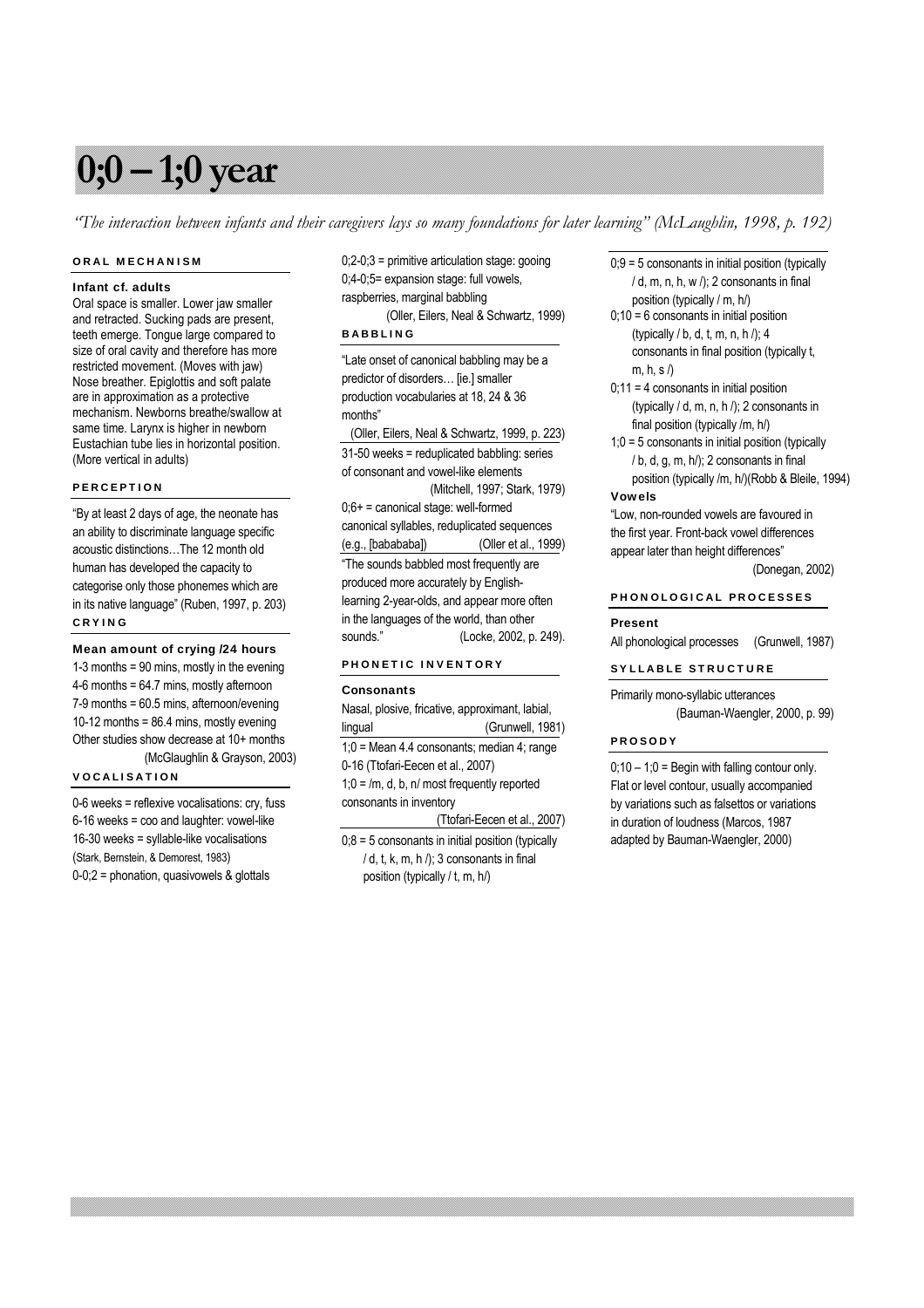# **1;0 – 2;0 years**

*"…from 18 to 24 months…the largest growth within the phonological system takes place…also…the child's expressive vocabulary has at least tripled" (Bauman-Waengler, 2000, p. 107)*

### ORAL MECHANISM

# Deciduous teeth continue to emerge

# INTELLIGIBILITY

2;0 = 26-50% intelligible (Weiss, 1982)

# ACQUIRED SOUNDS

| <b>Consonants (females)</b>      |                                                   |
|----------------------------------|---------------------------------------------------|
|                                  | $2;0 = /m$ , n, h, g/ (Chirlian & Sharpley, 1982) |
| <b>Consonants (males)</b>        |                                                   |
|                                  | $2;0 = /m, n/$ (Chirlian & Sharpley, 1982)        |
| Consonants (all children)        |                                                   |
|                                  | $2,0 = / h$ , w/ (Paynter & Petty, 1974)          |
| $2;0 = /m, n, n, h, p/$          |                                                   |
|                                  | (Prather, Hedrick, & Kern, 1975)                  |
| <b>Consonant clusters</b>        |                                                   |
| ?                                |                                                   |
| <b>Vowels</b>                    |                                                   |
| ?                                |                                                   |
| <b>PERCENT CORRECT</b>           |                                                   |
| <b>Consonants</b>                |                                                   |
| $2:0 = 69.2$ (range 53-91)       |                                                   |
|                                  | (Watson & Scukanec, 1997b)                        |
| <b>Consonant clusters</b>        |                                                   |
| ?                                |                                                   |
| <b>Vowels (USA -nonrhotic)</b>   |                                                   |
| $1;6-1;11 = 82%$ (range = 69-96) |                                                   |
|                                  | (Pollock & Berni, 2003)                           |
|                                  |                                                   |

# COMMON MISMATCHES

# **Consonants** ? Consonant clusters ?

#### PHONOLOGICAL PROCESSES

#### Present

Final consonant deletion, cluster reduction, fronting of velars, stopping, gliding, context sensitive voicing (Grunwell, 1987)

# **Declining**

Reduplication, consonant harmony (Grunwell, 1987)

# PHONETIC INVENTORY

| "First words show individual variation in               |                              |  |  |  |
|---------------------------------------------------------|------------------------------|--|--|--|
| consonants used; phonetic variability in                |                              |  |  |  |
| (Grunwell, 1987)<br>pronunciations"                     |                              |  |  |  |
| Consonants                                              |                              |  |  |  |
| /m, p, b, w, n, t, d/                                   | (Grunwell, 1987)             |  |  |  |
| $1,0 = 5$ consonants in initial position (typically     |                              |  |  |  |
| / b, d, g, m, h/); 2 consonants in final                |                              |  |  |  |
| position (typically /m, h/)                             |                              |  |  |  |
| $1,6 = 6$ consonants in initial position (typically     |                              |  |  |  |
| / b, d, m, n, h, w /); 3 consonants in final            |                              |  |  |  |
| position (typically / t, h, s /)                        |                              |  |  |  |
| $2,0 = 10$ consonants in initial position               |                              |  |  |  |
| (typically / b, d, p, t, k, m, n, h, s, w /); 4         |                              |  |  |  |
| consonants in final position (typically / t,            |                              |  |  |  |
| k, n, s/) (Robb & Bleile, 1994)                         |                              |  |  |  |
| $1:0$ – Mean = 4.4 consonants; median = 4;              |                              |  |  |  |
| range 0-16                                              |                              |  |  |  |
| $1,0 - m$ , d, b, n/ most frequently reported           |                              |  |  |  |
| consonants in inventory                                 |                              |  |  |  |
|                                                         | (Ttofari-Eecen et al., 2007) |  |  |  |
| <b>Vowels (USA)</b>                                     |                              |  |  |  |
| $1:3 = II, U, A, \alpha I$                              |                              |  |  |  |
| $1,6 = 7i$ , u, v, $\Lambda$ , o, a, $\frac{3.6}{1.6}$  |                              |  |  |  |
| $1,9 = I$ i, I, u, $\varepsilon$ , o, $\Lambda$ , o, a/ |                              |  |  |  |

 $2;0 = \sqrt{i}, i, u, \varepsilon, e, o, o, \alpha, \varepsilon$ 

(Selby, Robb & Gilbert, 2000)

# SYLLABLE STRUCTURE

?

#### PROSODY

| Young children acquire skills that control    |
|-----------------------------------------------|
| intonation earlier than final syllable timing |
| skills (Snow, 1994).                          |
| $1:1 - 1:3 =$ Rising contour. High falling    |
| contour that begins with a high pitch and     |
| drops to a lower one                          |
| prior to $1:6 =$ high rising and high rising- |
| falling contour                               |
| around 1;6 = falling-rising contour. Rising-  |
| falling contour (Marcos, 1987 adapted by      |
| Bauman-Waengler, 2000)                        |
|                                               |
| IETALINGUISTIC SKIL                           |
|                                               |

1;6-2;0 = monitor own utterances: repair spontaneously, adjust speech to different listeners, practice sounds, words, sentences (Clark, adapted by Owens, 1996, p. 386)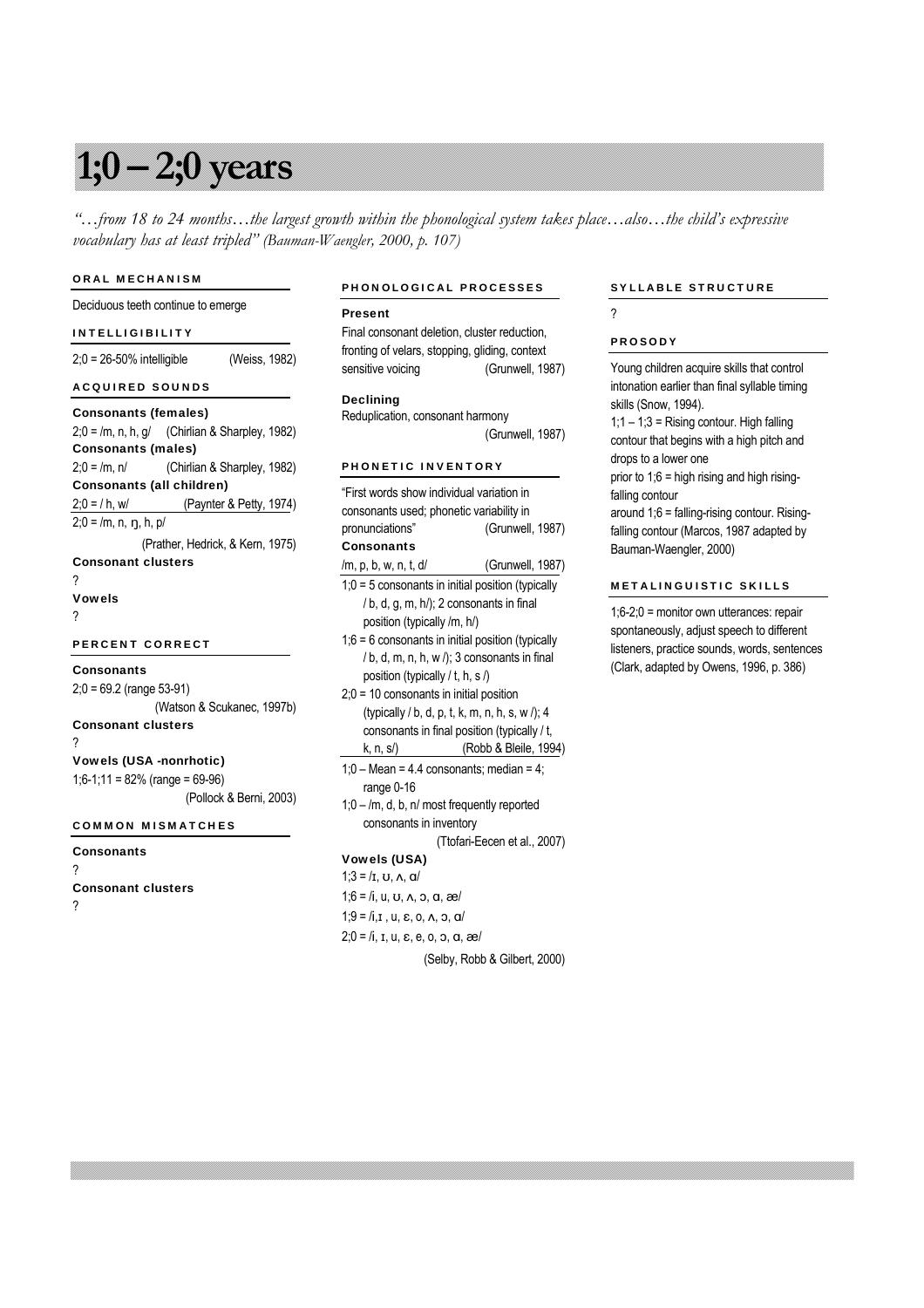# **2;0 – 3;0 years**

*"Unlike toddlers, preschoolers develop more freedom of movement and therefore, soon become trailblazers in every sense of the word" (McLaughlin, 1998, p. 271*

# ORAL MECHANISM

During first 3 years of life:

Oral space enlarges. Growth of lower jaw + other bony structures. Disappearance of sucking pads. Increased muscle tone and "skilled" tongue movement. (Tongue movement become dissociated from jaw movement. Important for feeding & speech) Lowering & more sophisticated movement of larynx. Separation of epiglottis & soft palate. DDK (2;6 – 2;11)

/p√/= 3.7 per second; /t√/ = 3.7 per second /k√/ = 3.65 per second; patticake = 1.26/sec

(Robbins & Klee, 1987)

Maximum phonation time 2;6 – 2;11 = 5.55sec (Robbins & Klee, 1987) INTELLIGIBILITY

2;1 = "…children were mostly intelligible to their parents with 12.7% parents finding their child difficult to understand and only 2.1% of parents reporting that they could rarely understand their child"

 (Roulstone et al., 2002, p. 264) 3;0 = 95.68% (88.89–100.00) % of words that could be reliably understood by the transcriber (Flipsen, 2006b) 2;0 = 26-50% intelligible 2;6 = 51-70% intelligible 3;0 = 71-80% intelligible (Weiss, 1982) 3;0 = 73% (50-80%) intelligible judged by three unfamiliar listeners. The children who used more complex sentences were more difficult to understand (Vihman, 1988)

# ACQUIRED SOUNDS

# Consonants (females)

| $\leq$ 3;0 = /m, n, h, w, p, b, t, d, k, g, f/        |                             |
|-------------------------------------------------------|-----------------------------|
| $3:0 = + / s/$                                        | (Smit, et al., 1990)        |
| $2:0 = /m, n, h, g/$<br>$2:6 = + / p$ , n, w, t, d, k |                             |
| $3:0 = +1$ i. f                                       | (Chirlian & Sharpley, 1982) |
| $3;0 = /h, \eta, p, m, w, b, n, d, t, k, z, f/$       |                             |
|                                                       | (Kilminster & Laird, 1978)  |

Consonants (males) ≤3;0 & 3;0 = /m, n, h, w, p, b, t, d, k, g/ (Smit, et al., 1990)  $2:0 = /m$ , n/  $2:6 = + / n$ , d/  $3;0 = + / p$ , b, h, w, k, g/ (Chirlian & Sharpley, 1982)  $3;0 = /h$ , n, p, m, w, b, n, d, j, g, 3/ (Kilminster & Laird, 1978) Consonants (all children)  $2;0 = /h, w/$  $2;6 = +/p, b, t, m/$  (Paynter & Petty, 1974)  $2;0 = /m, n, n, h, b/$  $2;4 = +1$ , d, k, f  $2:8 = +/ w, b, t/$  $3;0 = +/q$ , s/ (Prather, Hedrick, & Kern, 1975)  $3;0 = / p$ , b, t, d, k, g, m, n, n, h, f, w / (Arlt & Goodban, 1976)  $3;0 = / p$ , b, t, d, k, g, m, n, n, f, v, s, z, h, w, l, j / (Dodd et al., 2003) Consonant clusters "Two-year-old children can produce consonant clusters, but these may not be of the same form as the ambient language" (McLeod, van Doorn & Reed, 2001a) **Vowels**  "The literature on vowel development suggests that vowels are acquired early, both in production and perception. There is considerable variability in their production, but most studies suggest that vowel production is reasonably accurate by age 3, although some studies call this into question." (Donegan, 2002, p. 2) 1;10-2;6= /i,  $\alpha$ / mastered early, /e,  $\alpha$ / next, /I, E/ least accurate (Otomo & Stoel-Gammon, 1992) PERCENT CORRECT **Consonants** PCC = 70% (Stoel-Gammon, 1987) 2;0 = 69.2% (range 53-91) 2;3 = 69.9% (range 51-91)

2;6 = 75.1% (range 61-94) 2;9 = 82.1% (range 63-96) 3;0 = 86.2% (range 73-99) (Watson & Scukanec, 1997b) 3;0-3;11 = 82.11% (Dodd et al., 2003)

### Consonant clusters

2;0-3;4 = 29.5% (mean); 0.0 - 79.1% (range) in conversational speech (McLeod, van Doorn & Reed, 2001b) Vowels (UK) 3;0-3;11 = 97.39% (Dodd et al., 2003) Vowels (USA - nonrhotic) 2;0-2;5 = 92.4% (range = 78-100) 2;6-2;11 = 93.9% (range = 78-100) (Pollock, 2002; Pollock & Berni, 2003) Vowels (USA - rhotic) 2;0-2;5 = 37.5% (range = 0-87) 2;6-2;11 = 62.5% (range = 0-100)

(Pollock, 2002)

### PERCENT ERROR

#### **Consonants**

2;7 = mean error rate for velars = 31% 2;7 = mean error rate for fricatives = 38%  $2:7$  = mean error rate for liquids =  $57%$  (Roulstone et al., 2002) Consonant clusters 2;7 = mean error rate 72% (Roulstone et al., 2002)

# COMMON MISMATCHES

#### Consonants (>15%)

| $\eta \rightarrow \eta$ ; $\rightarrow \varnothing$ ; $\rightarrow$ W; $\eta \rightarrow$ W; $\upsilon \rightarrow$ b; $\theta \rightarrow$ f; |  |
|------------------------------------------------------------------------------------------------------------------------------------------------|--|
| $\delta \rightarrow d$ ; s $\rightarrow$ dentalised; z $\rightarrow$ d; { $\rightarrow$ s; t{ $\rightarrow$ t/d;                               |  |
| (Smit, 1993a)<br>$3 \rightarrow d$                                                                                                             |  |

# Consonant clusters (>15%)

pr→p, pw; br→b, bw; tr→t, tw; dr→d, dw;  $kr \rightarrow k$ , kw; gr $\rightarrow$ g, gw; fr $\rightarrow$ f, fw;  $\theta$ r $\rightarrow$ f,  $\theta$ w;

sw→w; sm→m; sn→n; sp→p, b; st→t, d; sk→k, skw→k, t, kw, gw; spl→p, b, pl, pw; spr→p, pw, pr, sp; str→t, d, st, tw, sw;  $skr \rightarrow k$ , w, kw, gw, fw (Smit, 1993b)

# PHONOLOGICAL PROCESSES

# Present

Cluster reduction, fronting of velars, fronting  $/\int$ , stopping /v,  $\theta$ ,  $\eth$ , t $\int$ , d $\frac{1}{2}$ , gliding, context sensitive voicing (Grunwell, 1987)

Most prevalent = cluster reduction & liquid

```
deviations (gliding) (Preisser et al., 1988)
```

```
2;0 = final consonant deletion, liquid 
simplification, later stopping, cluster 
reduction, vowelisation
```

```
3;0 = later stopping, cluster simplification 
              (Watson & Scukanec, 1997b)
```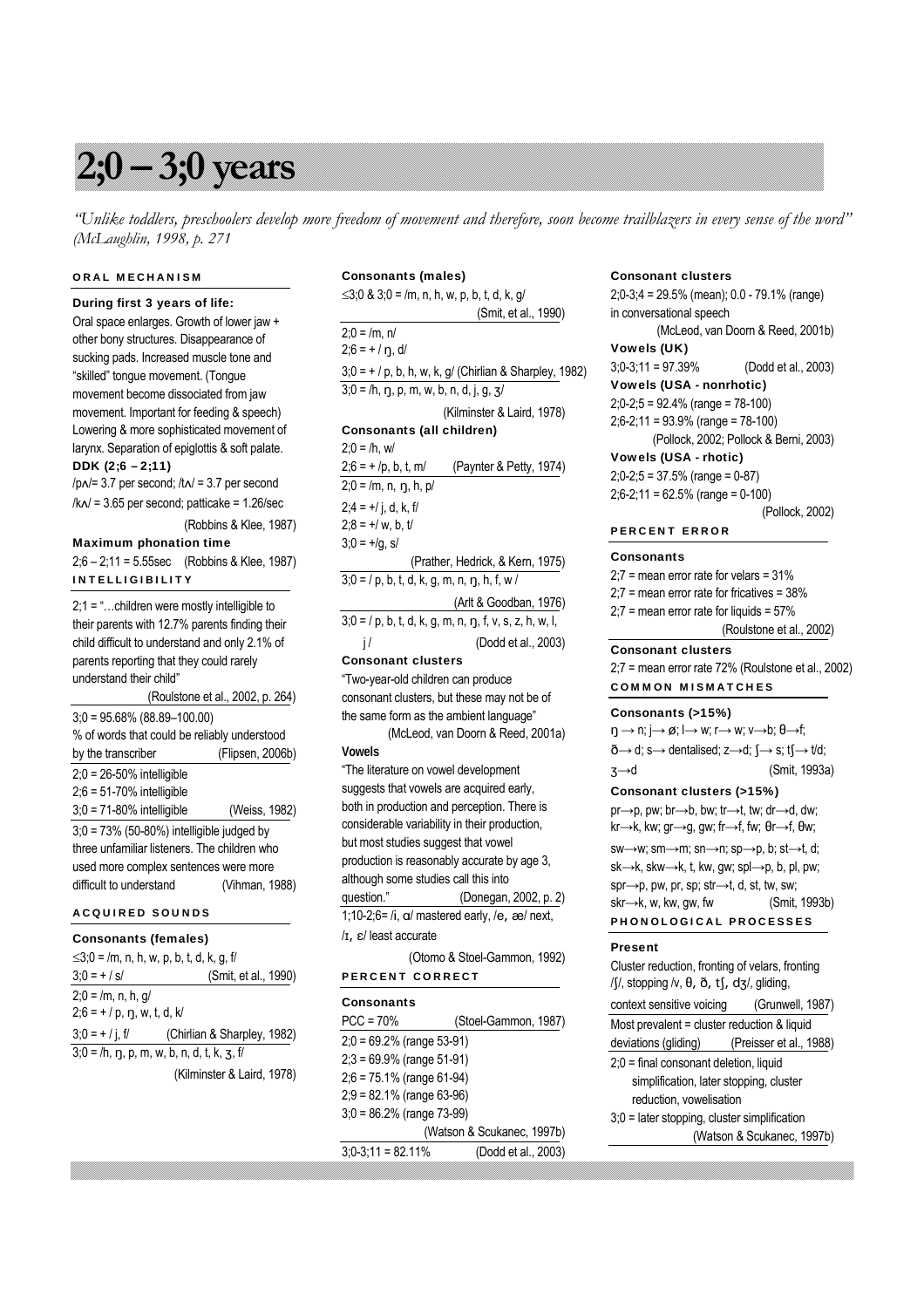2;7-3;0 = 23% fronting (Lowe, Knutson & Monson, 1985) Declining Final consonant deletion (Grunwell, 1987) Affrication, depalatisation, gliding, meathesis, prevocalic voicing, vowel changes (James, 2001) PHONETIC INVENTORY

### Consonants (word-initial)

9-10 consonants (Stoel-Gammon, 1987)  $2;0 = /p, b, t, d, k, m, n, s, f, h, w, j/$  $2:3 = /p, b, t, d, k, q, m, n, s, f, h, w, j, l/$  $2;6 = p, b, t, d, k, g, m, n, s, f, h, t$ , w, j, l/  $2;9 = /p, b, t, d, k, g, m, n, s, f, h, tf, w, j, l/$  $3;0 = p, b, t, d, k, g, m, n, s, f, h, t$ ,  $\delta, w, j, l$  (Watson & Scukanec, 1997b) /m, p, b, w, n, t, d, (ŋ), (k), (g), h/ (Grunwell, 1987) 2;0, 2;5, 2;9 = /p, b, t, d, k, g, f, s, h, m, n, w, j, l/ (Dyson, 1988) Consonants (word-final) 5-6 final consonants (Stoel-Gammon, 1987)  $2;0 = /p, t, k, m, n, s, z/$  $2;3 = /p, t, d, m, n, s, z/$ 2;6, 2;9, 3;0 = /p, t, d, k, m, n, s, z, l, r/ (Watson & Scukanec, 1997b)  $2;0 = /p$ , t, d, k, tf,  $, 1, 5, 5, 7, m, n/$  $2;5 = /p, t, d, k, tf, ?, f, s, f, m, n, \eta, \omega/$  $2;9 = /p, t, k, 7, f, s, f, m, n, \infty/$  (Dyson, 1988) Consonant clusters "A few clusters" (Stoel-Gammon, 1987)

 $2:9 =$  /pw, bw, bl, -nd, -ts, -nt, -nz/  $3;0 = /st$ , sp, pl, -nd, -ts, -nt, -nz, -st, -mk/ (Watson & Scukanec, 1997b)  $2:0 =$  /fw, -ts  $(-nk)$ /  $2;5 = \frac{\pi}{3}$ , (bw), -ts, (-ps), (nt $\frac{\pi}{3}$ , (nk)//  $2;9 = I$ (fw), (kw), (-ps), (-ts), (-nts), (-ŋk)/ (Dyson, 1988) 2;0 = predominantly word-initial consonant clusters containing /w/ (e.g., [bw, kw]) 3;0 = range of word-initial clusters predominantly containing /l/, /w/ or /s/. Common word-final clusters contained nasals (e.g., [-nd, -nt, -ŋk]). (McLeod, van Doorn & Reed, 2001b) Vowels  $2;0 = h$ ,  $I, u, \varepsilon, e, o, o, \alpha, \infty$  $3;0 = /i$ , I, U, U, E, e, O,  $\Lambda$ , O, 3, a, æ/ (Selby, Robb & Gilbert, 2000) SYLLABLE STRUCTURE Syllable shapes CV, CVC, CVCV, CVCVC (Stoel-Gammon, 1987)

 $2:6 =$  /pw, bw, -nd, -ts/

CV, VC, CVC, 2-syllable (Shriberg, 1993) Monosyllabic words - V, CV, VC, CVC, CCVC, CVCC, CCVCC, CCVCCC, CCCCVC Polysyllabic words - V, CV, VC, CVC, CCVC (Dodd, 1995; Watson & Skucanec, 1997)

# PROSODY

 "Significantly greater number of stress errors in SWS words  $(S =$  strong;  $W =$ weak). Tendency for greater number of stress errors in SWSW words. Stress errors were more frequent in imitated than spontaneous productions." (Kehoe, 1997)

"An analysis of children's truncation error syllable deletion patterns revealed the following robust findings:

(a) Stressed and word-final unstressed syllables are preserved more frequently than nonfinal unstressed syllables,

(b) word-internal unstressed syllables with obstruent onsets are preserved more frequently than word-internal syllables with sonorant onsets,

(c) unstressed syllables with non-reduced vowels are preserved more frequently than unstressed syllables with reduced vowels,

(d) right-sided stressed syllables are preserved more frequently than left-sided stressed syllables.

An analysis of children's stress patterns revealed that children made greater numbers of stress errors in target words with irregular stress." (Kehoe, 2001, p. 284)

# METALINGUISTIC SKILLS

1;6-2;0 = monitor own utterances: repair spontaneously, adjust speech to different listeners, practice sounds, words, sentences (Clark, adapted by Owens, 1996, p. 386)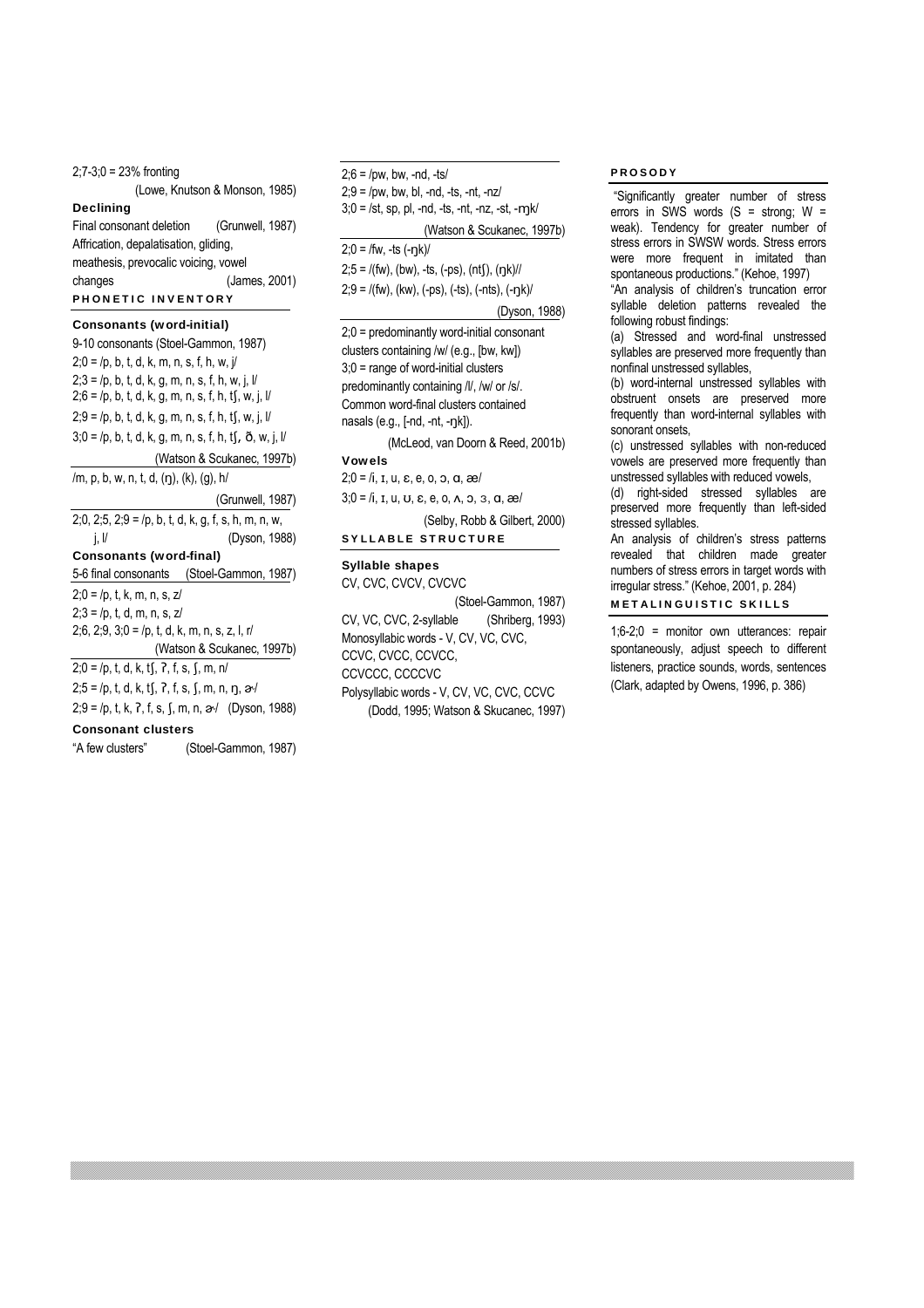# **3;0 – 4;0 years**

 *"A client 3 years of age or older who is unintelligible is a candidate for treatment" (Bernthal & Bankson, 1998, p. 272)*

Consonants (all children)

# ORAL MECHANISM

3 yrs = adult-like swallow DDK (3;0 – 3;5/ 3;6 – 3;11) /p√/= 4.66/ 4.81 per second /t√/ = 4.56/ 4.78 per second /k√/ = 3.82/ 4.83 per second patticake = 1.36/ 1.75 per second (Robbins & Klee, 1987) Maximum phonation time /a/ = 5.51/ 7.79sec (Robbins & Klee, 1987) INTELLIGIBILITY 3;0 = 95.68% (88.89–100.00) 4;0 = 96.82% (88.42–100.00) % of words that could be reliably understood by the transcriber (Flipsen, 2006b) 3;0 = 71-80% intelligible (Weiss, 1982) 3;0 = 73% (50-80%) intelligible judged by three unfamiliar listeners (Vihman, 1988) "A client 3 years of age or older who is unintelligible is a candidate for treatment" (Bernthal & Bankson, 1998, p. 272) ACQUIRED SOUNDS "3-year-olds had acquired all major phoneme classes, except liquids…sibilant lisps were still common until the age of 7 years" (Porter & Hodson, 2001, p.165) Consonants (females)  $3;0 = /m$ , n, h, w, p, b, t, d, k, g, f, s/  $3:6 = + / i /$  $4;0 = +/v, \delta, \int, t \frac{1}{3}$  (Smit, et al., 1990)  $3;0 = / m, n, h, g, p, \eta, w, t, d, k, j, f/$  $3:6 = + / b$ , f, tf, s/  $4;0 = +1, 3, d3/$  (Chirlian & Sharpley, 1982)  $3;0 = /h, \eta, p, m, w, b, n, d, t, k, z, f/$  $3;6 = +1j, g, 11$  $4;0 = + / \int$ , t $\int$ , d $3 / \int$  (Kilminster & Laird, 1978) Consonants (males) 3;0 = /m, n, h, w, p, b, t, d, k, g/  $3;6 = + / j, f/$  $4;0 = +/ \text{d}$  / (Smit, et al., 1990)

 $3;0; = / m, n, \eta, d, p, b, h, w, k, g/$  $3;6 = +1j$ , t, f, l, f, tf, dz/  $4:0 = +$  /s/ (Chirlian & Sharpley, 1982)  $3;0 = /h, \eta, p, m, w, b, n, d, j, g, \frac{3}{2}$  $3:6 = + / k$ , f/ 4;0 = as above (Kilminster & Laird, 1978)

# $3;0 = / p$ , b, t, d, k, g, m, n, ŋ, h, f, w /  $3:6 = + /v/$  $4;0 = + / s$ , z, z, ts, dz, l/ (Arlt & Goodban, 1976)  $3:0 = /m$ , n, n, h, p, i, d, k, f, w, b, t, g, s/  $3:4 = +1$ , r/  $3;8 = +/\int, \frac{t}{\sqrt{2}}$  $4;0 = +/\mathcal{O}$ ,  $3/$  (Prather, Hedrick, & Kern, 1975)  $3;0 = / p$ , b, t, d, k, g, m, n, n, f, v, s, z, h, w,  $l, j/$  $3;6 = +/t$  $4;0 = +7, d=7$  (Dodd et al., 2003) Consonant clusters 3;6 (males & females)= /tw, kw/  $4:0$  (females) = /tw, kw, pl, bl, kl/ 4;0 (males) = /tw, kw/ (Smit, et al., 1990)  $4;0 =$  /tw, kw, sp, st, sk, sm, sn, pl, bl, kl, gl, pr, br, tr, dr, kr, gr/ (Templin, 1957) 4;0 = /kw/ (Anthony et al., 1971) Vowels Paradigmatic production (ie production of individual vowels) is generally mastered by 3 years. However, syntagmatic production (production of vowels in context such as polysyllabic words) takes up to at least 6 years (James, van Doorn & McLeod, 2001) PERCENT CORRECT **Consonants** 3;0-3;11 = 76.77% in monosyllabic words  $3;0-3;11 = 76.41\%$  in polysyllabic words (James, van Doorn & McLeod, 2002)  $3;5-3;11 = 85.2%$  (Waring, Fisher, Atkin, 2001) 3;0-3;11 = 82.11% (Dodd et al., 2003)

Consonant clusters 3;5-3;11 = 86.4%(Waring, Fisher, Atkin, 2001) Vowels (Australian)  $3;0-3;11 = 94.9\%$  in monosyllabic words 3;0-3;11 = 88.28% in polysyllabic words (James, van Doorn & McLeod, 2001) Vowels (UK) 3;0-3;11 = 97.39% (Dodd et al., 2003) Vowels (USA - nonrhotic) 3;0-3;5 = 97.3% (range = 89-100) 3;6-3;11 = 97.2% (range = 91-100) (Pollock, 2002; Pollock & Berni, 2003)

#### Vowels (USA - rhotic)

3;0-3;5 = 79.2% (range = 4-100) 3;6-3;11 = 76.5% (range = 4-100) (Pollock, 2002) COMMON MISMATCHES

Consonants (>15%)  $\eta \rightarrow n$ ;  $r \rightarrow w$ ;  $v \rightarrow b$ ;  $\theta \rightarrow f$ ;  $\delta \rightarrow d$ ; s $\rightarrow$ dentalised (Smit, 1993a) Consonant clusters (>15%) pr→pw; br→bw; tr→tw; dr→dw; kr→kw;

gr→gw; fr→fw; θr→fr; st→θt; skw→ $\theta$ kw; spl→  $\theta$ pl, spw; spr→  $\theta$ pr, spw;  $str \rightarrow \theta tr$ , stw; skr $\rightarrow \theta kr$ , skw (Smit, 1993b)

PHONOLOGICAL PROCESSES

#### Present

Stopping /v,  $\theta$ ,  $\delta$ /, fronting /f, tf, dz/, gliding, (Grunwell, 1987) 3;0-3;6 Gliding of liquids, weak syllable deletion, glottal replacement, alveolar & labial assimilation, cluster reduction, stopping, vocalization, final consonant deletion (Haelsig & Madison, 1986) 3;0-3;11 gliding, deaffrication, cluster reduction, fronting, weak syllable deletion, (stopping – only used by 3;0-3;5) (Dodd et al., 2003)

# **Declining**

Cluster reduction (Grunwell, 1987) Backing, cluster reduction, deaffrication, final consonant deletion, final devoicing, initial consonant deletion, labial assimilation, palatalisation, stopping, unstressed syllable deletion, fricative simplification (James, 2001)

### PHONETIC INVENTORY

#### Consonants

/m, p, b, w, n, t, d, ŋ, k, g, h, f, w, s, (l), j, h/

 (Grunwell, 1987) initial =  $/p$ , b, t, d, k, g, f, s, h, m, n, w, j, l, r/; final = /p, t, d, k, ?, f, v, s, z,  $\int$ , m, n,  $\eta$ , r,  $\frac{\partial}{\partial x}$ 

(Dyson, 1988)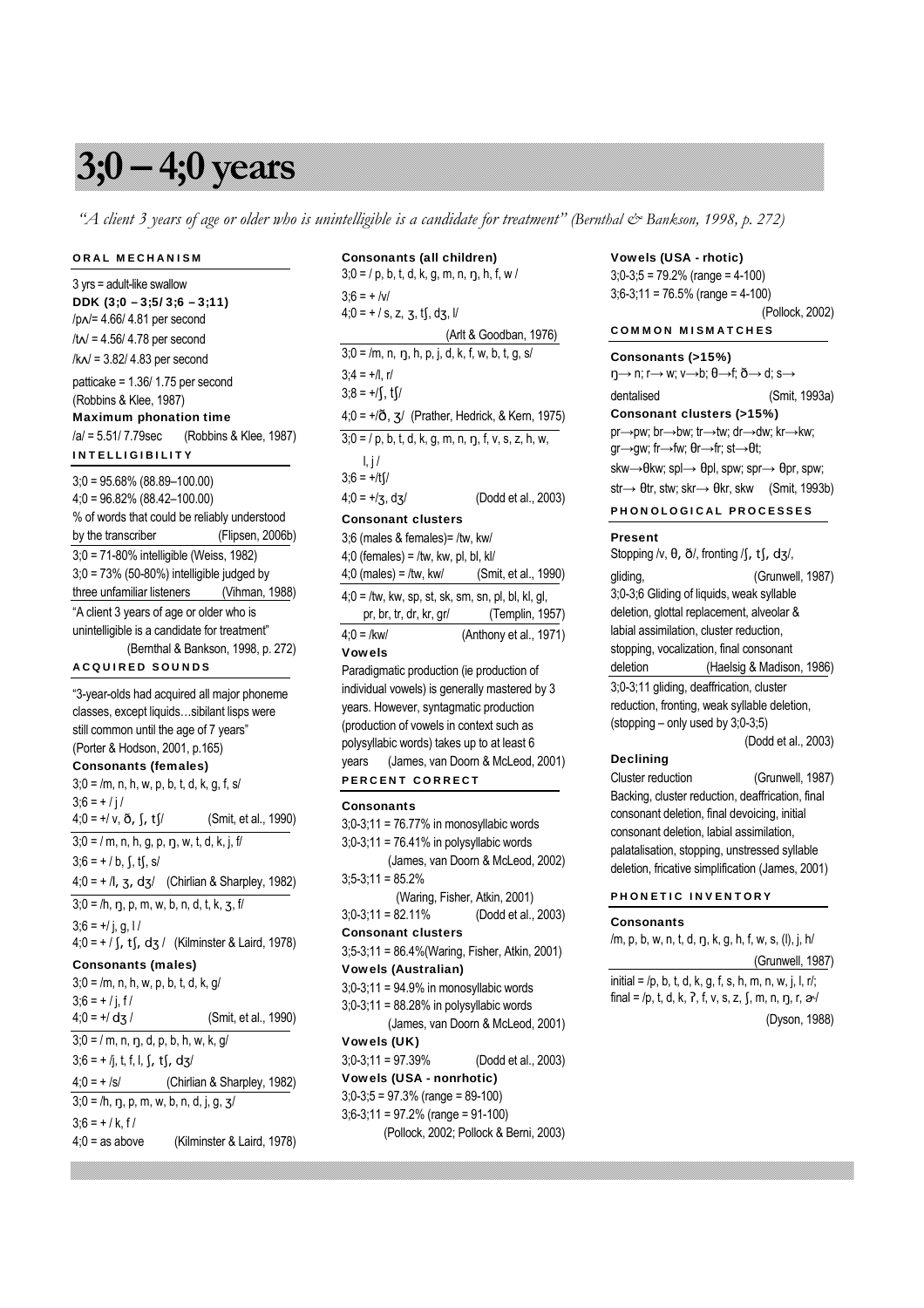# Consonant clusters

 $3;3 =$  /-ts, (fw), (kw), (tr), (sp), (st), (sn), (sl), (bw), (-ps), (-ns), (-ntʃ), (-ŋk)/ (Dyson, 1988)

Obstruent + approximant used, /s/ clusters may occur (Grunwell, 1987)

3;0 = range of word-initial clusters predominantly containing /l/, /w/ or /s/.

Common word-final clusters contained nasals (e.g., [-nd, -nt, -ŋk]).

(McLeod, van Doorn & Reed, 2001b)

# Vowels

N.Zealand  $/i$ , e, u, o,  $n$ ,  $n$ ,  $\varepsilon$ ,  $\infty$ ,  $\Theta$ ,  $\Lambda$ ,  $\Omega$ ,  $U$ USA /i, e, u, o,  $p$ ,  $I$ ,  $\varepsilon$ ,  $\infty$ ,  $\Theta$ ,  $\Lambda$ ,  $\Im$ ,  $U$ ,  $\Im$ ,  $\Im$ (Robb & Gillon, 2007)

# SYLLABLE STRUCTURE

| CV, VC, CVC, Cn_ or _Cn, 2-syllable |                  |  |  |
|-------------------------------------|------------------|--|--|
|                                     | (Shriberg, 1993) |  |  |
| Average number of syllables/words   |                  |  |  |
| $3:0 = 1.26$                        |                  |  |  |
| $4:0 = 1.27$                        | (Flipsen, 2006a) |  |  |
| <b>PROSODY</b>                      |                  |  |  |

# Speaking rate

New Zealand = 182 syllables per minute; 7.15 phones per second USA = 208 syllables per minute; 8.17 phones per second (Robb & Gillon, 2007)

# Stress

 "…after 2 years of age, deletion of stressed syllables is relatively infrequent, and after 3 years of age, deletion of unstressed syllables is less frequent" (Kehoe, 2001,291) PHONOLOGICAL AWARENESS

Emerging skills (Dodd & Gillon, 2001) "The majority of 4-year-old children… will not exhibit phonological awareness other than syllable segmentation and the emergence of rhyme awareness" (Dodd & Gillon, 2001,142)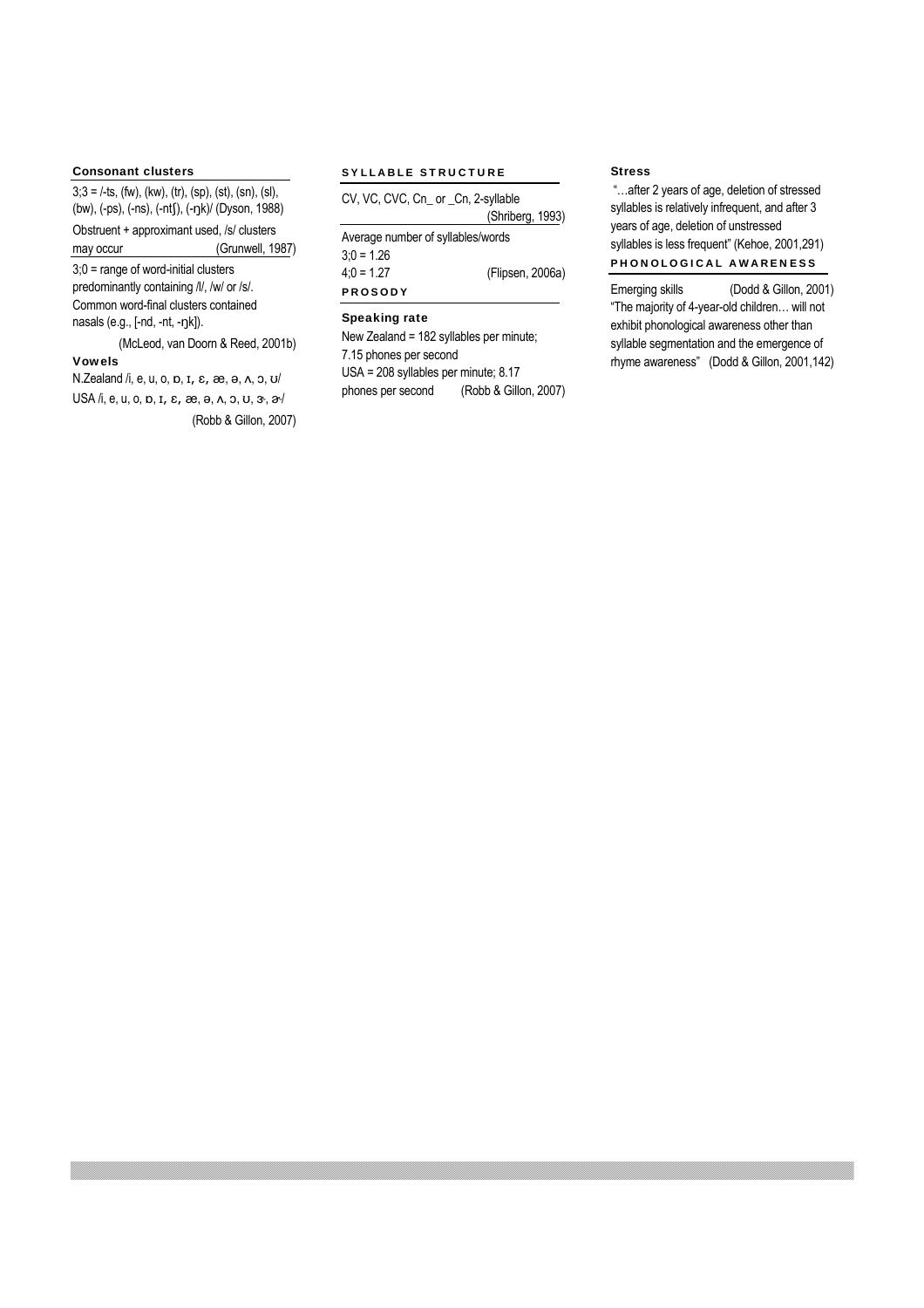# **4;0 – 5;0 years**

*"Five-year-old children are producing long, complex sentences…and maintaining a topic for several turns. In a few short years, children move much closer to the adult level of linguistic and communicative competence." (James, 1990, p. 74)*

# ORAL MECHANISM

DDK (4;0 – 4;5/ 4;6 – 4;11) /p√/= 4.89/ 4.64 per second /t√/ = 4.77/ 4.46 per second /k√/ = 4.58/ 4.29 per second patticake = 1.56/ 1.33 per second (Robbins & Klee, 1987) Maximum phonation time /a/ = 8.01/ 9.22sec (Robbins & Klee, 1987) INTELLIGIBILITY "A client 3 years of age or older who is unintelligible is a candidate for treatment" (Bernthal & Bankson, 1998, p. 272) 3;0 = 95.68% (88.89–100.00) 4;0 = 96.82% (88.42–100.00) 5;0 = 98.05% (89.84–100.00) % of words reliably understood by the transcriber (Flipsen, 2006b) 4;0 = 93% (73-100%) intelligible in conversational speech with unfamiliar

listeners (Gordon-Brannan, 1993 cited in Gordon-Brannan, 1994). ACQUIRED SOUNDS

#### Consonants (females)

 $4;0 = /m$ , n, h, w, p, b, t, d, k, g, f, s, j, v, ð, ſ, tſ/  $4;6 = + /d_3$ ,  $1/ 5;0 = + /z/$  (Smit, et al., 1990)  $4;0 = 7$  m, n, h, g, p, n, w, t, d, k, j, f, b, S, tS, s,  $l, z, dz$  $5;0 = +/r$ , v / (Chirlian & Sharpley, 1982)  $4;0 = /h, \eta, p, m, w, b, n, d, t, k, z, f, j, g, l,$  $\int$ , t $\int$ , d $\frac{1}{3}$ /  $4;6 = +1$ ,  $5;21$   $5;0 = +1$  (Kilminster & Laird, 1978) Consonants (males)  $4;0 = /m$ , n, h, w, p, b, t, d, k, g, j, f, dz/  $4;6 = +v$ ,  $z/5;0 = +/s$ ,  $\int$ ,  $tf/$  (Smit, et al., 1990)  $4;0 = / m$ , n, n, d, p, b, h, w, k, g, j, t, f, l,  $\int f$ , t $\int$ , dz, s/  $4;6 = +7/5$ ,  $6 = +7/5$  (Chirlian & Sharpley, 1982)  $4;0 = /h, \eta, p, m, w, b, n, d, i, q, z, k, f/$  $4;6 = /t, l, \int, t \int, d3$ 5;0 = /r/ (Kilminster & Laird, 1978) Consonants (all children)  $4;0 = / p$ , b, t, d, k, g, m, n, ŋ, h, f, w, v, s,

 $z, z, tf, dg, V$ 

# $4;6 = +/\sqrt{ }$

 $5;0 = +/0, \delta, r /$  (Arlt & Goodban, 1976)  $4;0 = /m, n, n, h, p, j, d, k, f, w, b, t, q, s, l, r,$  $\int$ , t $\int$ ,  $\delta$ ,  $\frac{1}{3}$  $>4$ ; $0 = +/v$ ,  $\theta$ , z, dz/ (Prather, Hedrick, & Kern, 1975)  $4;0 = 7$  p, b, t, d, k, g, m, n, n, f, v, s, z, h, w, l, i,  $t$ f, z, dz/  $5;0 = +\frac{1}{3}$  (Dodd et al., 2003) Consonant clusters (all children)  $4;0 =$  /tw, kw, sp, st, sk, sm, sn, pl, bl, kl, gl, pr, br, tr, dr, kr/  $4;6 =$  /tw, kw, sp, st, sk, sm, sn, pl, bl, kl, gl, pr, br, tr, dr, kr, gr, fr/  $5;0 =$  /tw, kw, sp, st, sk, sm, sn, pl, bl, kl, gl, fl, pr, br, tr, dr, kr, gr, fr, str/ (Templin, 1957)  $4:0 =$ /kw/  $4:6 = +/kr, 11/$  $5;0 = +/gl$ , tr, kl, br/ (Anthony et al., 1971) Consonant clusters (females)  $4;0 =$ /tw, kw, pl, bl, kl/  $4;6 =$  /tw, kw, sp, st, sk, sw, pl, bl, kl, gl, fl, kr, skw/ 5;0 = same as for 4;6 (Smit, et al., 1990) Consonant clusters (males)  $4;0 =$ /tw, kw/  $4;6 =$ /tw, kw, gl/

 $5;0 =$ /tw, kw, sp, st, sn, bl, gl, dr/ (Smit et al., 1990)

#### Vowels

Paradigmatic production (ie production of individual vowels) is generally mastered by 3 years. However syntagmatic production (production of vowels in context such as polysyllabic words) takes up to at least 6 years of age.

 (James, van Doorn & McLeod, 2001) PERCENT CORRECT

# **Consonants** 4;0-4;11 = 83.97% in monosyllabic words

 $4:0-4:11 = 82.45\%$  in polysyllabic words (James van Doorn & McLeod, 2002) 4;0-4;11 = 88.5% (Waring, Fisher, Atkin, 2001) 4;0-5;5 = 90.37% (Dodd et al., 2003) Consonant clusters 4;0-4;11 = 88.1% (Waring, Fisher, Atkin, 2001) Vowels (UK) 4;0-5;5 = 98.93% (Dodd et al., 2003)

#### Vowels (Australian)

4;0-4;11 = 95.2% in monosyllabic words 4;0-4;11 = 92.08% in polysyllabic words (James van Doorn & McLeod, 2001) Vowels (USA - nonrhotic) 4;0-4;5 = 98% (range = 91-100) 4;6-4;11 = 99% (range = 94-100) (Pollock, 2002; Pollock & Berni, 2003) Vowels (USA - rhotic) 4;0-4;5 = 90.1% (range = 37-100) 4;6-4;11 = 86.8% (0-100) (Pollock, 2002)

# COMMON MISMATCHES

Consonants (>15%)

 $\theta \rightarrow f$ : s $\rightarrow$  dentalised (Smit, 1993a)

# Consonant clusters (>15%)

pr→pw; br→bw; tr→tw; dr→dw; kr→kw; gr→gw; fr→fw; θr→fr; st→θt; skw $\rightarrow$ Okw; spl $\rightarrow$  Opl, spw; spr $\rightarrow$  Opr, spw; str→  $\theta$ tr, stw; skr→  $\theta$ kr, skw (Smit, 1993b)

PHONOLOGICAL PROCESSES

#### Present

 $/\theta$  -> [ŋ],  $/\eth$  -> [d, v], palatisation of  $\int$ , t $\int$ , d $\int$ , gliding (Grunwell, 1987) 4;0-4;6 Weak syllable deletion, vocalization, gliding of liquids (20% criterion) (Haelsig & Madison, 1986)

4;0-4;11 Gliding, deaffrication, cluster reduction (3 element clusters only)

(Dodd et al., 2003)

# Declining

Cluster reduction (Grunwell, 1987) Depalatalisation, gliding, glottal replacement (James, 2001)

# PHONETIC INVENTORY

#### **Consonants**

/m, p, b, w, n, t, d, ŋ, k, g, h, f, v, w, s, z,  $\int$ , t $\int$ , d $\int$ , l, r, j, h/ (Grunwell, 1987)

#### Consonant clusters

obstruent + approximant; /s/ clusters (may be "immature") (Grunwell, 1987) SYLLABLE STRUCTURE

CV, VC, CVC, Cn\_, \_Cn, Cn\_Cn, 2-syllable, 3-syllable (Shriberg, 1993) Average number of syllables/words 4;0 = 1.27; 5;0 = 1.29 (Flipsen, 2006a)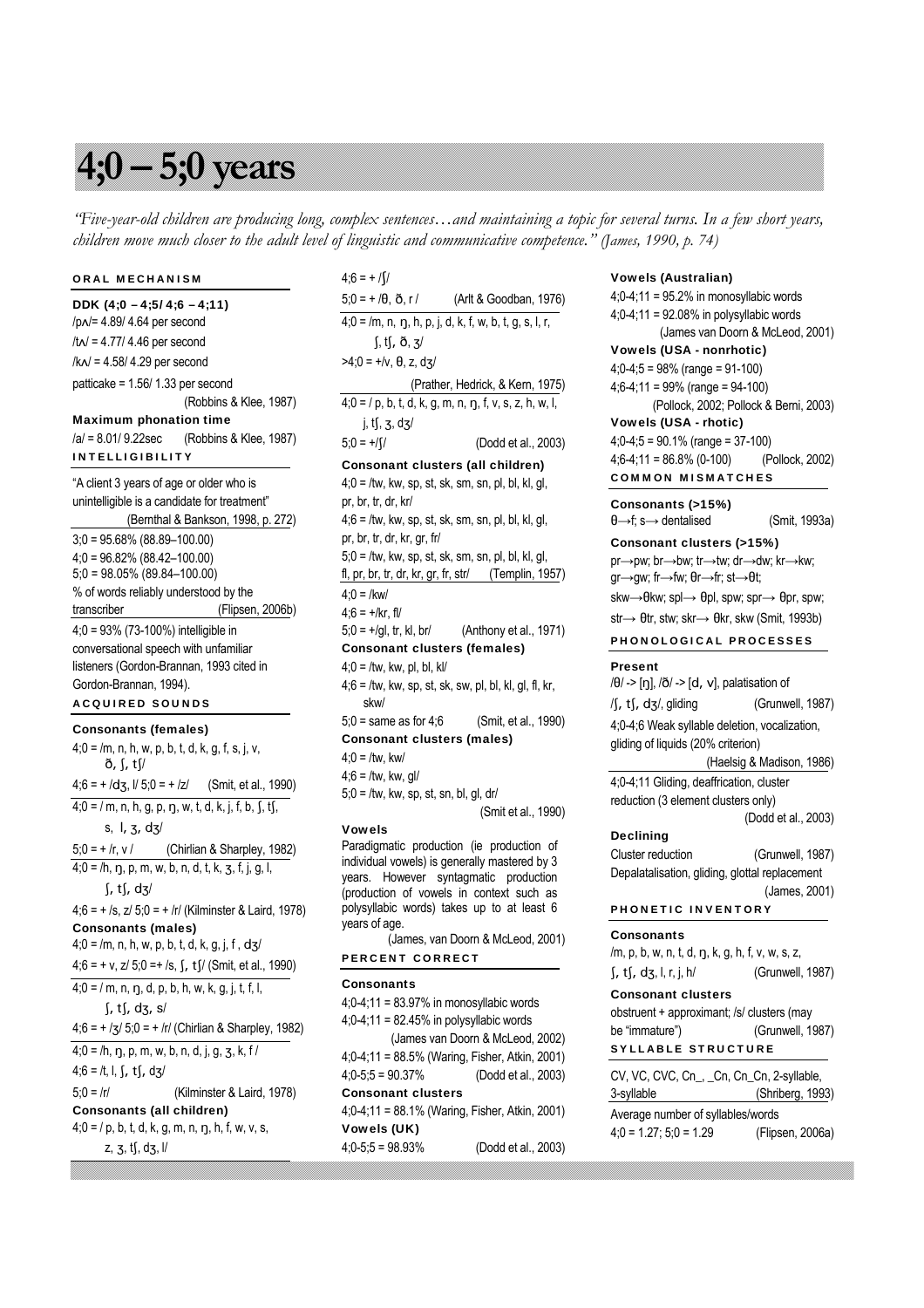# **5;0 – 6;0 years**

*"By the time children enter school, their phonological development has progressed considerably" (Bauman-Waengler, 2000, p. 118)* ORAL MECHANISM  $5;0 = 7$  p, b, t, d, k, g, m, n, n, f, v, s, z, h, w, l,

# DDK (5;0 – 5;5/ 5;6 – 5;11)

/p√/= 4.76/ 5.09 per second /t√/ = 4.82/ 5.22 per second /k√/ = 4.56/ 4.91 per second patticake = 1.58/ 1.65 per second (Robbins & Klee, 1987) Maximum phonation time /a/ = 8.06/ 9.42sec (Robbins & Klee, 1987) INTELLIGIBILITY  $5:0 = 98.05\%$  (89.84–100.00) 6;0 = 98.43% (91.67–100.00) % of words that could be reliably understood by the transcriber (Flipsen, 2006b) Intelligible (Gordon-Brannan, 1994) ACQUIRED SOUNDS **Consonants** "By age 5, /l/ was acquired (93.4%) and /r/ was almost at criterion (84.8%). By age 6, all of the phonological deviation means, including liquids, were less than 5%." (Porter & Hodson, 2001, p. 169) Consonants (females)  $5;0 = /m$ , n, h, w, p, b, t, d, k, g, f, s, j, v,  $\delta$ ,  $\int$ ,  $t\int$ ,  $d\zeta$ ,  $l$ ,  $z/$  $5;6 = +/\eta, \theta/$  $6;0 = + /r/$  (Smit, et al., 1990)  $5:0 = / m$ , n, h, g, p, n, w, t, d, k, i, f, b, f, tf, s,  $1, 3, 4, 5, 7, 7$ No more at 5;6 or 6;0 (Chirlian & Sharpley, 1982)  $5;0 = /h$ , n, p, m, w, b, n, d, t, k, z, f, j, g, l,  $\int$ , t $\int$ , d $\int$ , s, z, r/ 5;6 = + / v/ (Kilminster & Laird, 1978) Consonants (males)  $5;0 = /m$ , n, h, w, p, b, t, d, k, g, j, f,  $d\zeta$ , v, z, s,  $\int$ , t $\int$  $5:6 = / \delta$ , r/  $6;0 = /n$ ,  $\theta$ ,  $z$ ,  $l$  (Smit, et al., 1990)  $5;0 = / m, n, \eta, d, p, b, h, w, k, g, j, t, f, l,$  $\int$ , t $\int$ , dz, s, z, r/ No more at 5;6 or 6;0 (Chirlian & Sharpley, 1982)  $5;0 = /h, \eta, p, m, w, b, n, d, j, g, z, k, f, t, l,$  $\int, t \int, d3, r$ No more 5;6 or 6;0 (Kilminster & Laird, 1978) Consonants (all children)  $5;0 = / p$ , b, t, d, k, g, m, n, ŋ, h, f, w, v, s, z, z, tf, dz, l, f,  $\theta$ ,  $\delta$ , r /(Arlt & Goodban, 1976)

 $i, tf, z, dz, V$  $6:0 = +/r/$  (Dodd et al., 2003) Consonant clusters (all children)  $5;0 =$ /tw, kw, sp, st, sk, sm, sn, pl, bl, kl, gl, fl, pr, br, tr, dr, kr, gr, fr, str/  $6:0 =$ /tw, kw, sp, st, sk, sm, sn, pl, bl, kl, ql, fl, pr, br, tr, dr, kr, gr, fr, skw, str/ (Templin, 1957) 5;0 = /kw, kr, fl, gl, tr, kl, br/  $5:6 = +|s|/$  $>5;6 = +/0r$ , sm, st, str, sp/ (Anthony et al., 1971) Consonant clusters (females) 5;0 = /tw, kw, sp, st, sk, sw, pl, bl, kl, gl, fl, kr, skw/  $5:6 =$  /tw, kw, sp, st, sk, sm, sn, sw, pl, bl, kl, gl, fl, kr, skw/  $6:0 =$  /tw, kw, sp, st, sk, sm, sn, sw, sl, pl, bl, kl, gl, fl, pr, br, tr, dr, kr, gr, fr, skw, spl/ (Smit, et al., 1990) Consonant clusters (males)  $5;0 =$ /tw, kw, sp, st, sn, bl, gl, dr/  $5;6 =$  /tw, kw, sp, st, sn, pl, bl, kl, gl, fl, pr, tr, kr, gr, fr, dr/  $6;0 =$ /tw, kw, sp, st, sk, sn, sw, pl, bl, kl, gl, fl, pr, br, tr, kr, gr, fr, dr/ (Smit, et al., 1990) Vowels Paradigmatic production (ie production of individual vowels) is generally mastered by 3 years. However syntagmatic production (production of vowels in context such as polysyllabic words) takes up to at least 6 years of age. (James et al., 2001) PERCENT CORRECT **Consonants** 5;0-5;11 = 89.54% in monosyllabic words 5;0-5;11 = 88.36% in polysyllabic words (James van Doorn & McLeod, 2002) 5;0-5;11 = 93.4% (Waring, Fisher, Atkin, 2001)  $4;0-5;5=90.37%$ 5;6-7;0 = 95.86% (Dodd et al., 2003) Consonant clusters 5;0-5;11 = 94.9% (Waring, Fisher, Atkin, 2001) Vowels (UK)

4;0-5;5 = 98.93% (Dodd et al., 2003) 5;6-7;0 = 99.19% (Dodd et al., 2003) Vowels (Australian)

5;0-5;11 = 94.8% in monosyllabic words

 $5:0-5:11 = 94.3\%$  in polysyllabic words

(James van Doorn & McLeod, 2001)

Vowels (USA -nonrhotic) 5;0-5;5 = 99% (range = 98-100)

5;6-5;11 = 99% (range = 98-100) (Pollock, 2002; Pollock & Berni, 2003)

Vowels (USA - rhotic)

# 5;0-5;5 = 88.2% (range = 0-100)

5;6-5;11 = 80.31% (range = 0-100)

(Pollock, 2002)

# COMMON MISMATCHES

Consonants (>15%) Nil (Smit, 1993a) Consonant clusters (>15%)

 $> 5;6 = pr \rightarrow pw$ ; br $\rightarrow$ bw; tr $\rightarrow$ tw; dr $\rightarrow$ dw;

kr→kw; gr→gw; skw→θkw; spl→ θpl,

spw; spr→ θpr, spw; str→ θtr, stw;

 $skr \rightarrow \theta kr$ . skw (Smit, 1993b)

#### PHONOLOGICAL PROCESSES

#### Declining

Deaffrication, epenthesis, metathesis, fricative simplification (v/ $\delta$ ) (James, 2001)

5;0-5;11 Gliding (Dodd et al., 2003) SYLLABLE STRUCTURE

| CV, VC, CVC, Cn <sub>, Cn</sub> , Cv <sub>, Cn</sub> , 2 syllable, |  |  |
|--------------------------------------------------------------------|--|--|
|                                                                    |  |  |

3+ syllable (Shriberg, 1993)

Average number of syllables/words

 $5;0 = 1.29$ 

6;0 = 1.30 (Flipsen, 2006a) PHONETIC INVENTORY

# **Consonants**

/m, p, b, w, n, t, d, ŋ, k, g, h, f, v, θ, ð, w, s, z,  $\int$ ,  $\frac{1}{3}$ ,  $\frac{1}{1}$ ,  $\frac{1}{3}$ ,  $\frac{1}{1}$ ,  $\frac{1}{1}$ ,  $\frac{1}{1}$ ,  $\frac{1}{1}$  (Grunwell, 1987) PROSODY

"The ability to produce intonation functionally is largely established in five-year-olds though some specific functional contrasts are not mastered until C.A. 8;7" (Wells, Peppé & Goulandris, 2004, p. 749) PHONOLOGICAL AWARENESS

 $5;0 - 5;5 =$  syllable segmentation, rhyme awareness, alliteration awareness, phoneme isolation (+ letter knowledge, UK) 5;6 – 5;11 = phoneme segmentation (Dodd & Gillon, 2001)